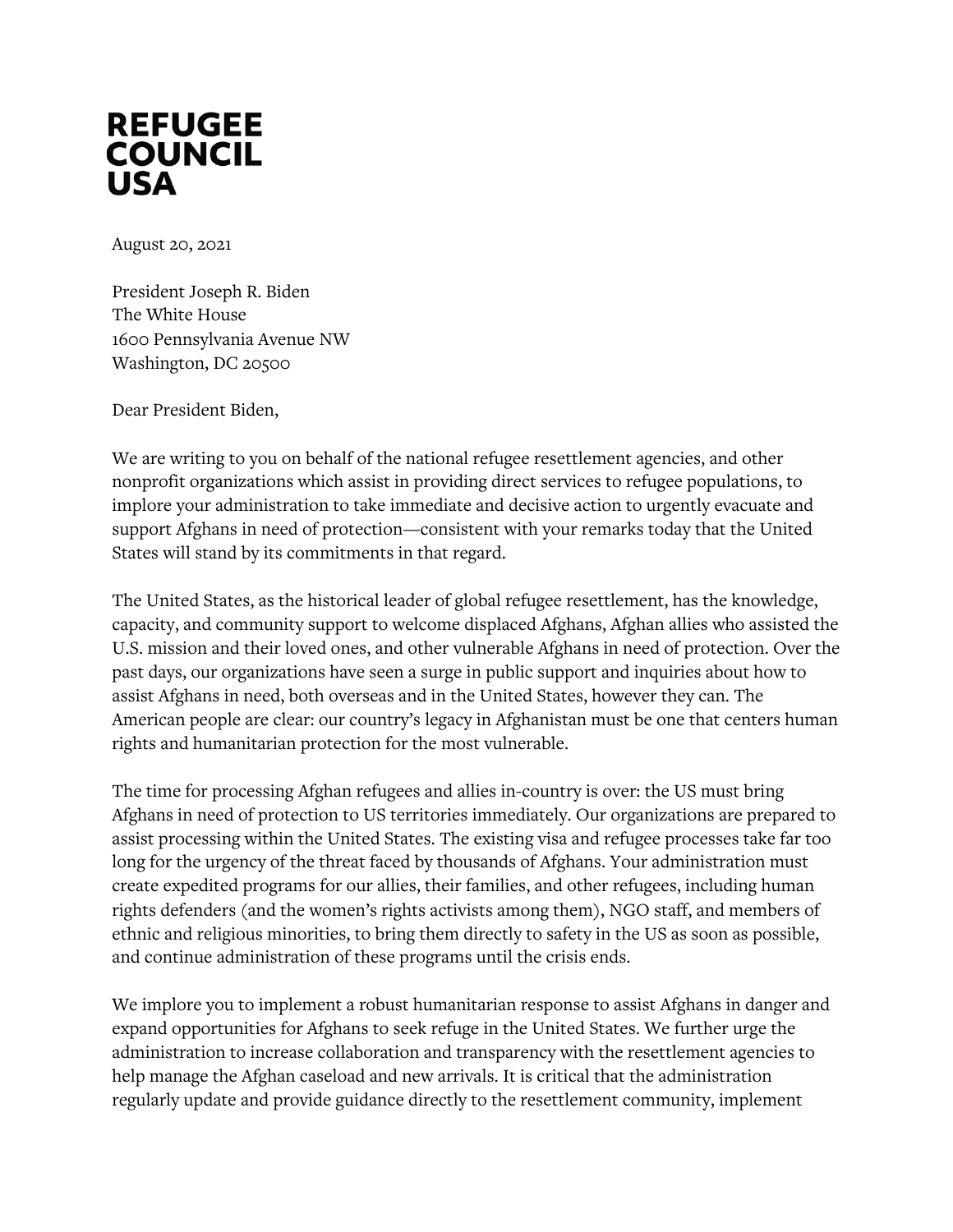quality control to improve processing and service provision, and work collaboratively with resettlement agencies to problem-solve ongoing challenges.

The US must do everything it can to diminish the suffering of Afghan civilians and allies. Our organizations and networks of staff and supporters are prepared to process and welcome Afghan refugees immediately.

Sincerely,

and hed

Erol Kekic, Senior Vice President, Immigration & Refugee Program, Church World Service



Demetrio Alvero, Director of Operations, Episcopal Migration Ministries

Subretilence

Tsehaye Teferra, President and CEO, Ethiopian Community Development Council

Welfal

Mark Hetfield, President and CEO, HIAS

Gail liebe

David Miliband, President and CEO, International Rescue Committee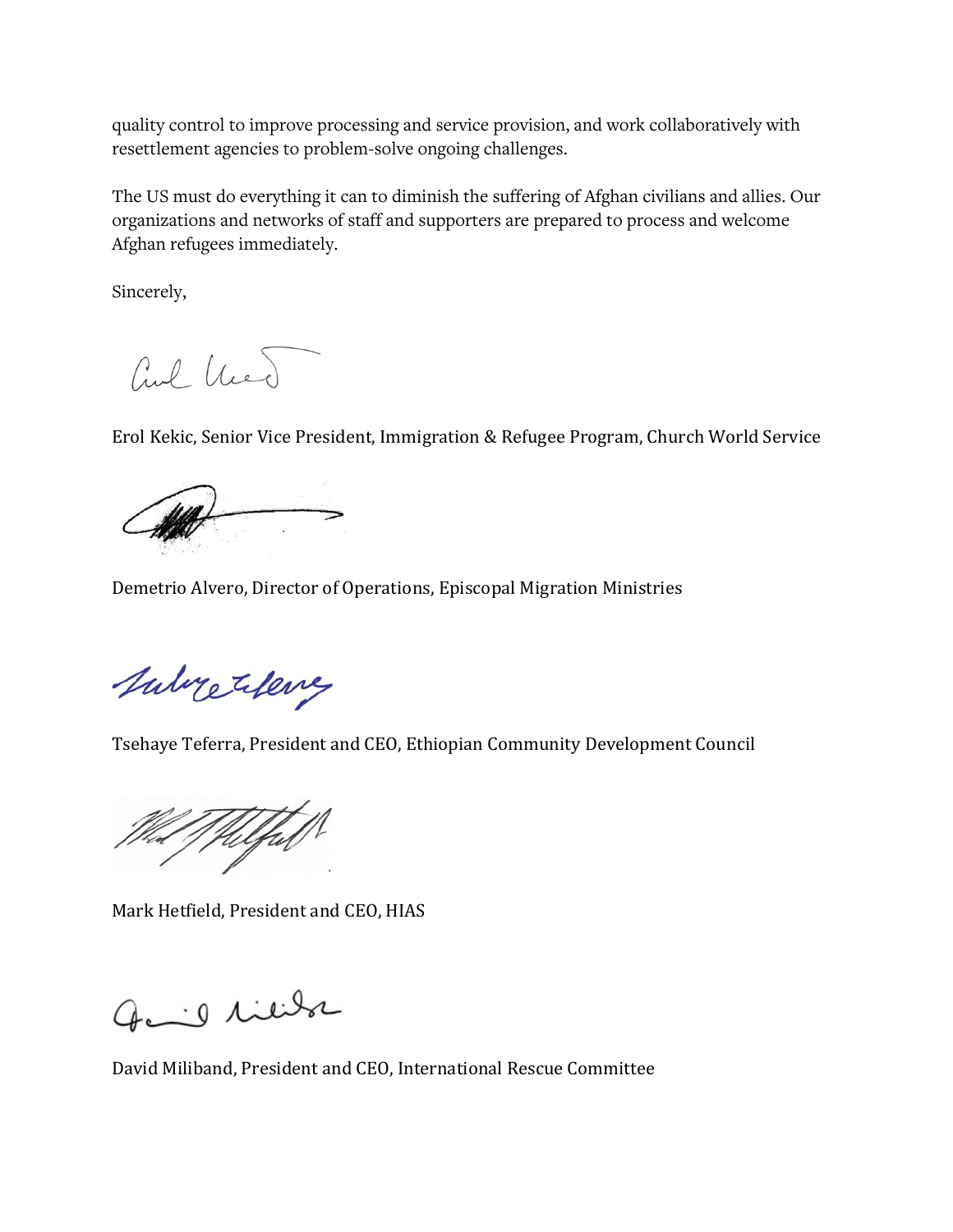Krish Vignarajah

Krish O'Mara Vignarajah, President and CEO, Lutheran Immigration and Refugee Service

Should Wend

Eskinder Negash, President and CEO, U.S. Committee for Refugees and Immigrants

Jennif Foy

Jennifer Foy, Vice President of U.S. Programs, World Relief

 $P_{i}$ ,  $\leftarrow$ .

Paul O'Brien, Executive Director, Amnesty International USA

Chi Palago

Chris Palusky, President & CEO of Bethany Christian Services

Nguy Man

Nguyen Dinh Thang, CEO & President, BPSOS

Del Z

Don Kerwin, Executive Director, Center for Migration Studies of New York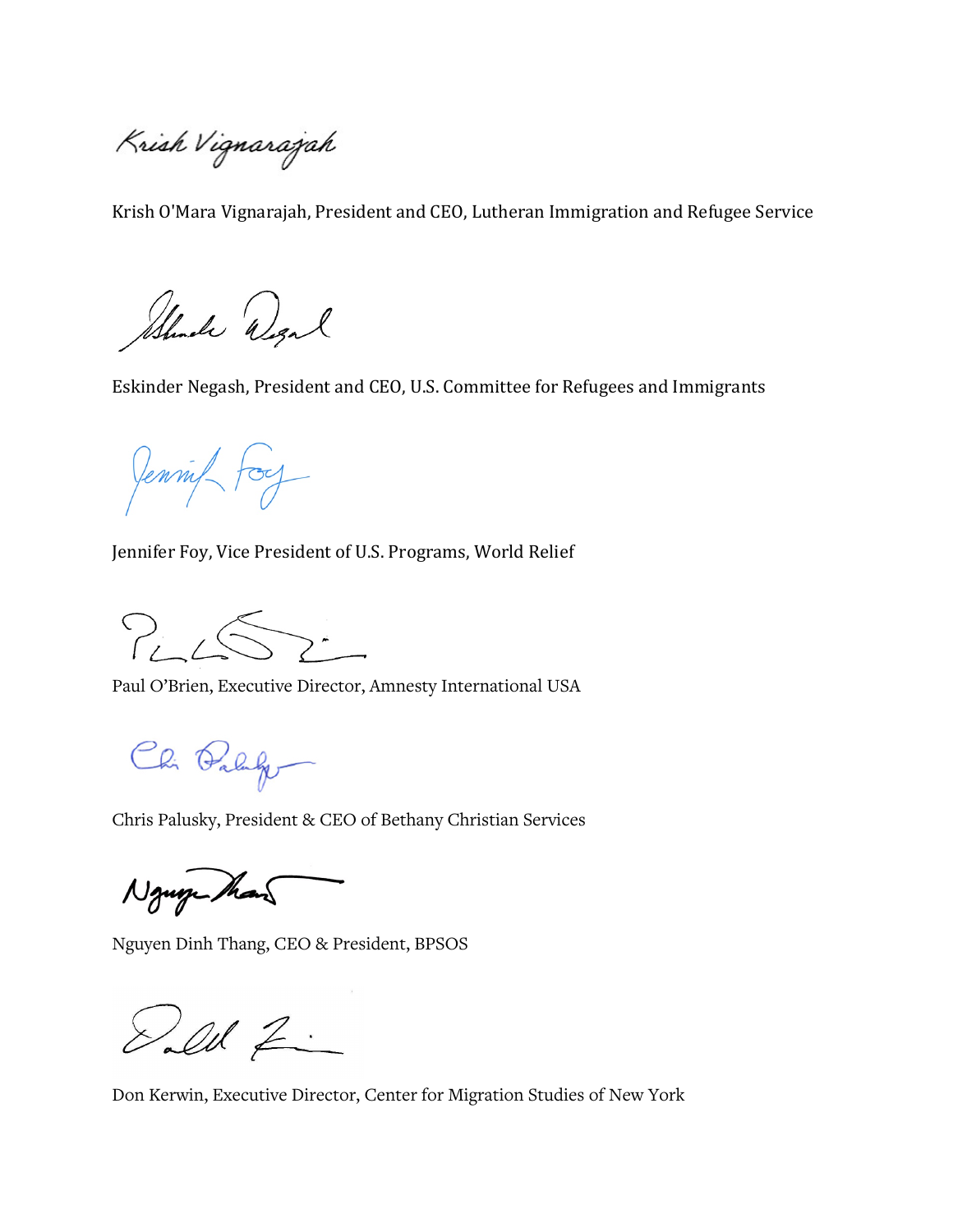but for

Scott Roehm. Washington Director, The Center for Victims of Torture Board Chair, Refugee Council USA

Rea Ce

Eleanor Acer, Senior Director, Refugee Protection, Human Rights First

Robert & Vitillo

Msgr. Robert J Vitillo, Secretary General, International Catholic Migration Commission

Wrawth

Becca Heller, Executive Director, International Refugee Assistance Project

Joan Rosenhauer

Joan Rosenhauer, Executive Director, Jesuit Refugee Service/USA

Abby Maxman, President and CEO, Oxfam America

Nili Yossinger, Executive Director, Refugee Congress